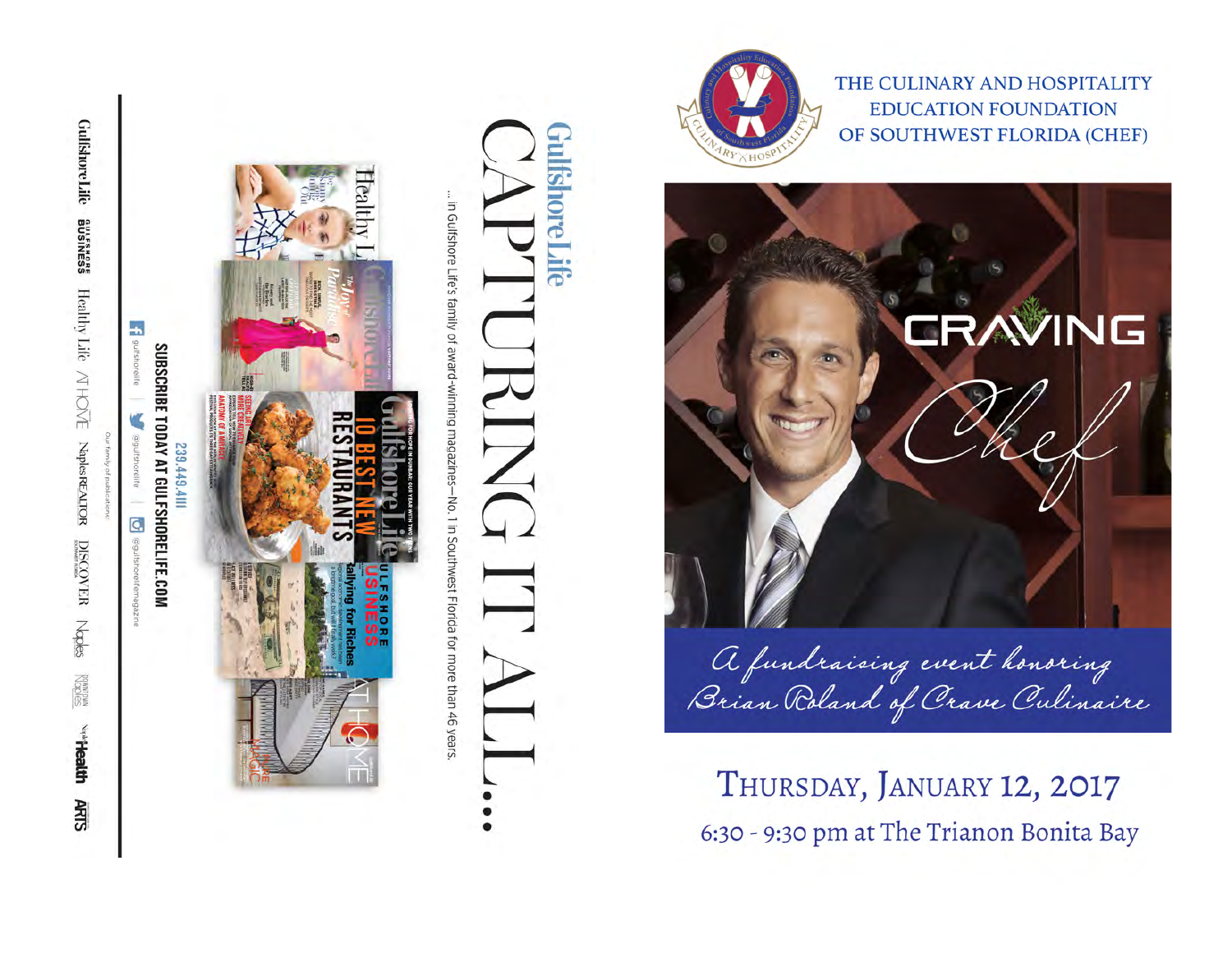### WELCOME AND SPECIAL AWARDS

Jeannette Boucher, President Culinary & Hospitality Foundation of SWFL

### **IN-KIND SPECIAL RECOGNITION**

Katherine Caskey, Event Co-Chair Linda Haynes, Event Co-Chair Maureen Lerner, Auction Chair

### **PRESENTATION BY HONOREE**

Chef Brian Roland Crave Culinaire and Venue Naples

### **FGCU STUDENT INTRODUCTIONS**

Dr. Randall S. Upchurch, Dir. School of Resort & Hospitality Management Florida Gulf Coast University

### **LIVE AUCTION**

Susan Vareschi, Auctioneer

# **SILENT AUCTION CLOSES**

**CHECKOUT** 

## PROGRAM BOARD OF DIRECTORS



#### **BOARD OF DIRECTORS**

President - Jeannette M. Boucher Vice President – Katherine Caskey Secretary - Marguerite J. Dennis Treasurer – William M. Dunlap

> Joseph P. Elwell Ralph Feraco Linda Haynes Maureen Lerner Taryn Cafiero McBride Maureen Schmitt Dr. Ivan Seligman Dr. Randall S. Upchurch Susan Vareschi

### **ADVISORY BOARD**

Roger Weatherburn-Baker Judy Hushon Ken Krier Chef Geri Leonard Tom Moran Darren Robertshaw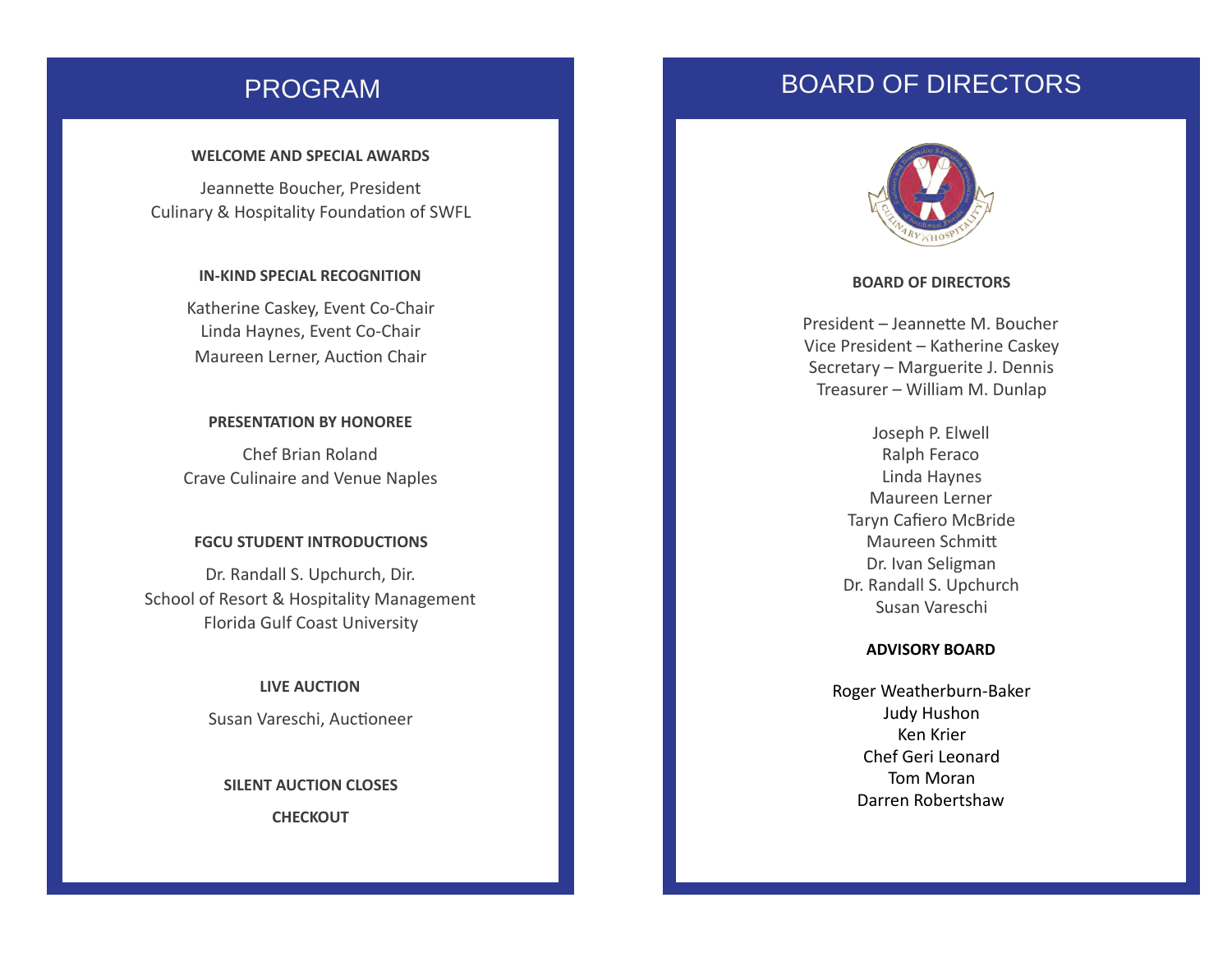## STUDENTS BENEFIT FROM CHEF

### From one of our scholarship recipients:

"The support that you have provided goes further than anything *financial.* It touches me emotionally knowing that there is that extra group of people who care to see me achieve academically and professionally, and I thank you for that."

CHEF is a not-for-profit  $501(c)(3)$  tax exempt charitable organization that provides scholarships and other educational opportunities to the next generation of area culinary and hospitality arts professionals.

We are best known for our scholarship program, having awarded over \$300,000 in scholarships to close to 200 students from Collier and Lee Counties since our organization began in 2001. Since 2007, three institutes of higher learning manage and administer our scholarships: The Culinary Institute of America, Johnson & Wales University, and Florida Gulf Coast University Resort and Hospitality Management School.

As well, we work with culinary programs at four local high schools and three VoTechs to enhance what they are able to offer. To reward excellence, we provide Certificates of Merit for teachers to award to their Most Outstanding Culinary Student of the Year. Believing that competitions present valuable learning opportunities for students to put their skills and knowledge to the test, we help fund school teams to compete in district and state competitions.

We also try to respond positively when ask to help fund equipment as well as food supplies that schools might otherwise not be able to afford.

## OUR HONOREE BRIAN ROLAND

### "Our philosophy is simple," says **Brian.**

*"Give our guests an experience that will heighten their senses, provoke their emotions, tease their palates, and make them smile. We must respect that this is a form of art, where all who participate may express themselves."*



Chef Brian is known for always bringing with him an element of surprise, a big warm personality and an understanding and appreciation for building the perfect dining experience.

Born and raised in Princeton, New Jersey, and he is a graduate of The Culinary Institute of America. He has worked for several well known French chefs, including Daniel Boulud and Patrick Verre, and has worked as Executive Chef in top kitchens locally, including Chops City Grill, Cru Lush Wines and Pure Food, and M. Waterfront Grille. 

He is the creative drive behind Crave Culinaire, a Personal Chef Concierge and Event Company, and will soon be opening Venue Naples, a multi-use event space and art gallery in North Naples. Brian was featured recently on CNBC's Restaurant Startup and has been a longtime member of the American Culinary Federation and the Chaîne des Rôtisseurs. Crave's philanthropic efforts have helped raise several million dollars locally and have become a driving force behind their passion for excellence.